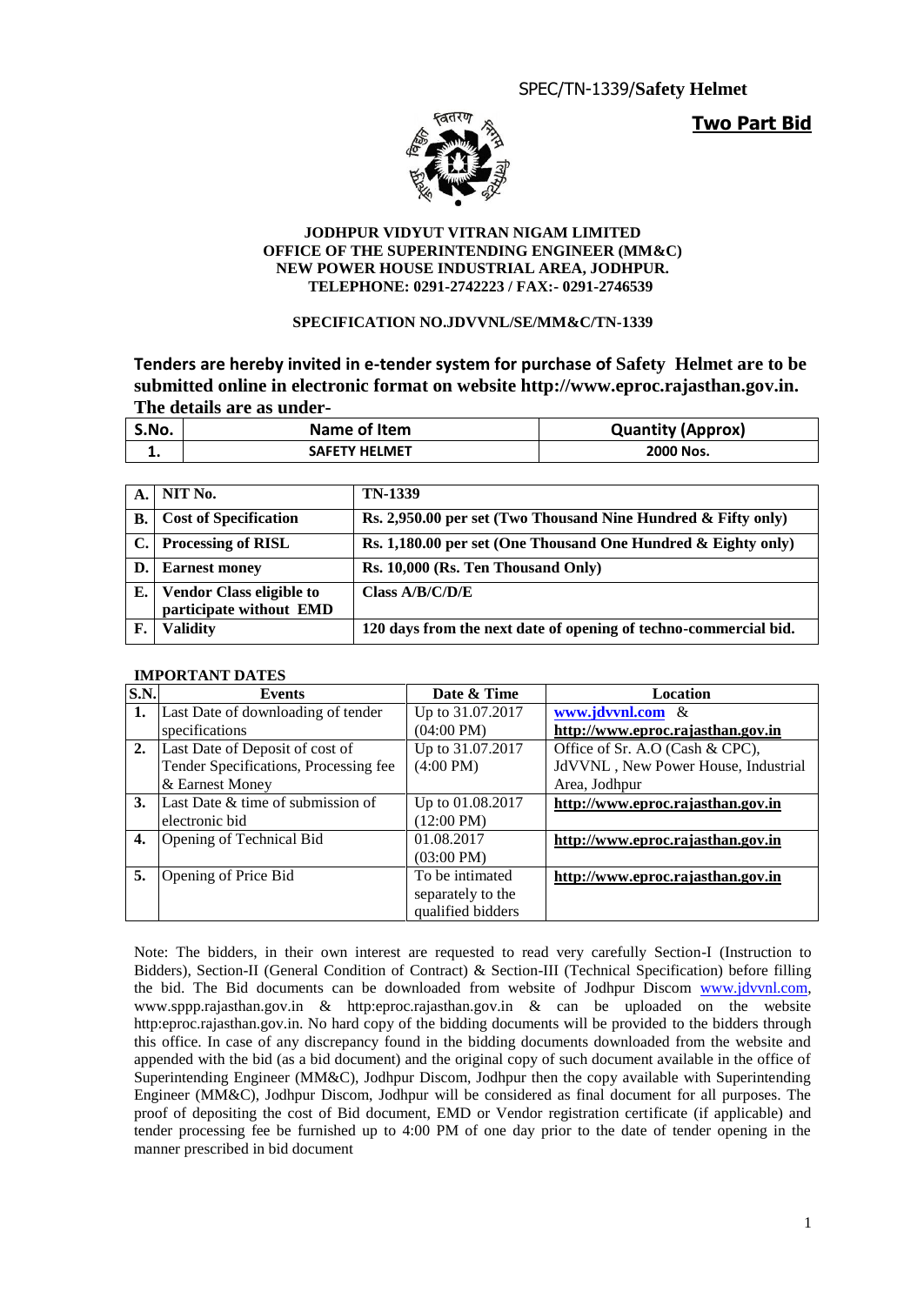## **INDEX**

| Section-I      | Instructions to Bidders with addendum /          |                           |
|----------------|--------------------------------------------------|---------------------------|
|                | corrigendum                                      |                           |
| Section-II     | <b>General Conditions of Contract with</b>       |                           |
|                | addendum / corrigendum.                          |                           |
| Section-III    | <b>Technical Specification for Safety Helmet</b> |                           |
| Schedule-I     | Schedule of Requirement                          |                           |
| Schedule-II    | Pre Qualification Requirement (PQR)              |                           |
| Schedule-III   | <b>BOQ</b> (Price Schedule)                      | To be submitted online    |
| Schedule IV    | Details of tendered quantity, quantity           | The bidders is required   |
|                | offered along with justification with            | justify<br>quantity<br>to |
|                | reference to qualifying Requirement              | offered as per qualifying |
|                |                                                  | requirement               |
| Schedule V     | <b>Guaranteed Technical Particulars Of</b>       |                           |
|                | <b>Safety Helmet</b>                             |                           |
| Schedule VI A  | Departure from the requirement of                |                           |
|                | Technical Specification.                         |                           |
| Schedule VI B  | Departure from commercial terms &                |                           |
|                | conditions of specification                      |                           |
| Schedule VII   | List of Past supplies                            |                           |
| Schedule VII A | C.A. Certificate for Quantity Justification      |                           |
| Schedule VIII  | Delivery schedule                                |                           |
| Schedule IX    | List of equipment $&$ technical hands            |                           |
|                | available with the tendering firm.               |                           |
| Schedule X     | General Particulars about the tender in          |                           |
|                | brief.                                           |                           |

#### **NOTE:**

1. The technical deviations including GTP and commercial deviations, if any, shall invariably be stated in Schedule-VI ( $\overrightarrow{A}$  & B) Departure from specifications attached with this specification. **Mentioning of such deviations elsewhere will not be considered. The standard printed conditions of sales and other if any attached with the tender will not be considered.**

2. The prices offered against this specification shall be FIRM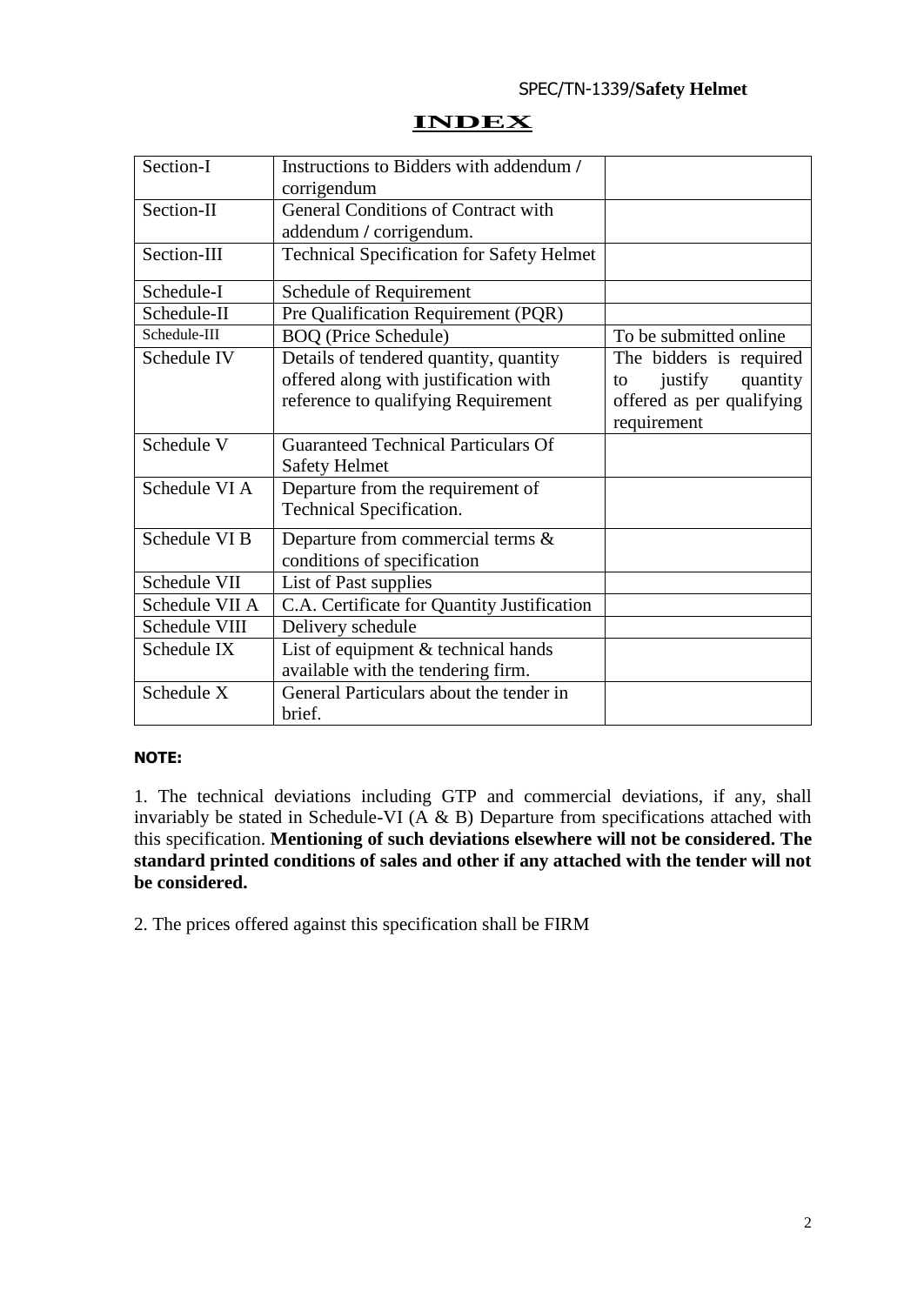

## **TECHNICAL SPECIFICATION & SCHEDULE OF REQUIREMENT OF SAFETY HELMET AGAINST TN-1339**

## **3.01 SCOPE**

This specification covers the manufacturing, requirement regarding material construction, workmanship, finish and performance requirement with testing before dispatch and delivery at our stores anywhere in Jodhpur Discom, of safety helmets to provide protection against head injuries which may be caused by falling objects and other hazards encountered during working on electrical transmission, distribution lines and switchyards.

## **3.02 STANDARDS:**

The safety helmets shall be ISI marked and shall meet the requirement of following standards.

- i) IS-2925:1984 (with latest amendments).
- ii) Director General Mines & Safety (DGMS) approved.

## **3.03 SCHEDULE OF TECHNICAL SPECIFICATION**

## **(A) REQUIREMENT**

The safety helmets shall strictly conform to the requirement of IS:2925/1984 with latest amendments. The helmets shall consists of shell, nape strap and headband having smooth finish , free from burrs and sharp edges. All components used shall have high degree of shock absorption, penetration resistance & shall also have high degree of flammability and electrical resistance. No metal parts shall be used anywhere in the helmet. The helmets shall have peak and ratchet fit.

## **(B) MATERIAL**

## **(i) SHELL:**

The material of shell of the helmet shall be confirming to the provisions of IS-2925 and its latest amendments. The material shall not be made up with recycling process. It shall conform to the performance test requirements given in clause 8 of IS.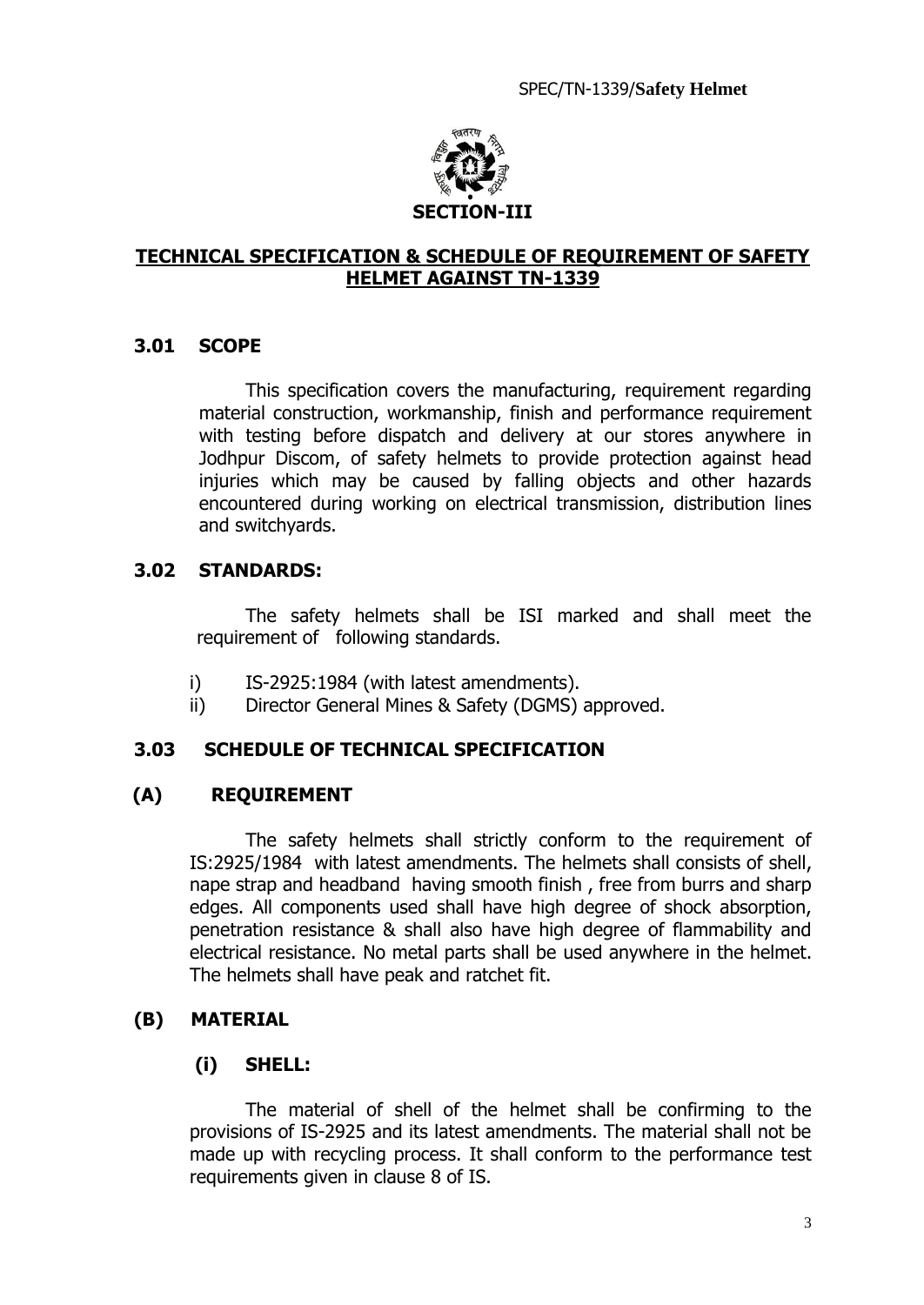## **(ii) HARNESS:**

The criteria for selection of material for the head band, anti concussion tape etc. shall be sweat resistance, non irritant and shall not cause skin disease.

## **(C) SIZE**

Helmets shall be of size suitable for medium sizes as per provisions for IS with replaceable harness.

## **(D) CONSTRUCTION:**

The helmets shall be constructed as per provisions of various clauses of IS 2925 /1984 with latest amendments.

- **(E) Colour:** The helmet shall be of florescent orange/ lime yellow colour.
- **(F) Mass:** The mass of the complete helmet without attachment shall not exceed 400 gm.
- **(G) Performance Requirements:** The following tests shall be carried out at manufacturer's works to ascertain the performance requirements as per provisions of IS 2925 /1984 with latest amendments.
	- i) Shock absorption resistance test :
	- ii) Penetration resistance test.
	- iii) Flammability resistance test.
	- iv) Electrical resistance test.
	- v) Water absorption test.
	- vi) Heat resistance test.

The manufacturer must have all above test facilities at their works, for this the supplier shall furnish list of testing facilities / equipments available at their works otherwise their offer shall be ignored.

## **(H) PACKING AND MARKING**

The helmet shall be suitably packed as per requirement of IS. The safety helmets and harness shall be legibly and indelibly marked by any suitable method not having a harmful effect the following information.

- a) Name of manufacturer.
- b) Year of manufacturer

c) TN-1339 and word "JdVVNL".

d) ISI certification mark.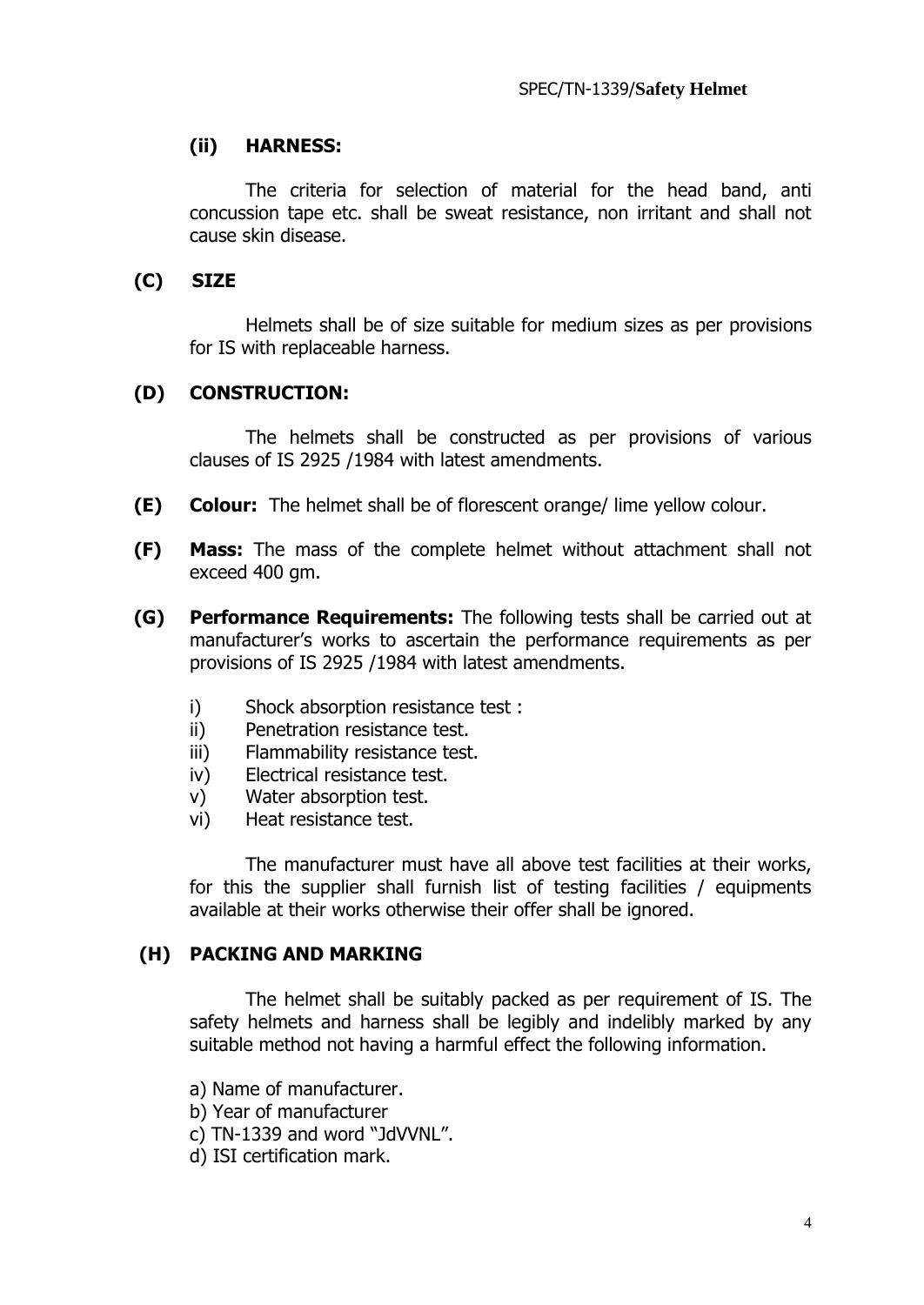## **3.04 SCHEDULE OF REQUIREMENT**

The approximate requirement of safety helmet is 2000 Nos.

## **3.05 GUARANTEED TECHNICAL AND OTHER PARTICUARS**

The tenderer shall furnish complete guaranteed and other particulars of material offered by him in GTP.

## **3.06 SAMPLES**

## **The bidder shall deposit 1 No. sample of tendered item, along with dimensional drawing indicating all dimensions and weight along with Bid to ACOS, JdVVNL, Jodhpur under an intimation to this office i.e. purchaser**.

The sample shall be checked thereafter for visual examination and checking /verification of dimensions, weight etc. as per specification / GTP/ Drawing at CTL.

## **3.07 INSPECTION & TESTING**

Inspection & testing shall be carried out at manufacturer's work as per provision of IS 2925/ 1984 with latest amendments and GTP's of PO.

The supplier should satisfy themselves that the helmets to be supplied are in accordance with the terms of the contract and fully confirm to required specification by carrying out a thorough pre-inspection of each item before tending the same for inspection to the inspecting officer/ inspecting agency nominated by the purchaser. Such pre-inspection on the part of the suppliers would minimize the chances of rejection in inspection.

The material shall be tested and inspected by an authorized inspection officer of the JdVVNL before dispatch. Samples shall be drawn for inspection/ testing as per provisions of relevant IS /purchase order. The purchaser reserves the right to get the material tested in any testing laboratory before dispatch.

#### **3.08 PRICES**:

The prices are on FIRM basis .The tenderers offered with prices on variable basis are likely to be ignored.

## **3.09 PREFERENCE**

The bidder should be manufacturer and/ or authorized distributor / sole selling agent / dealer of tendered item. Only ISI marked safety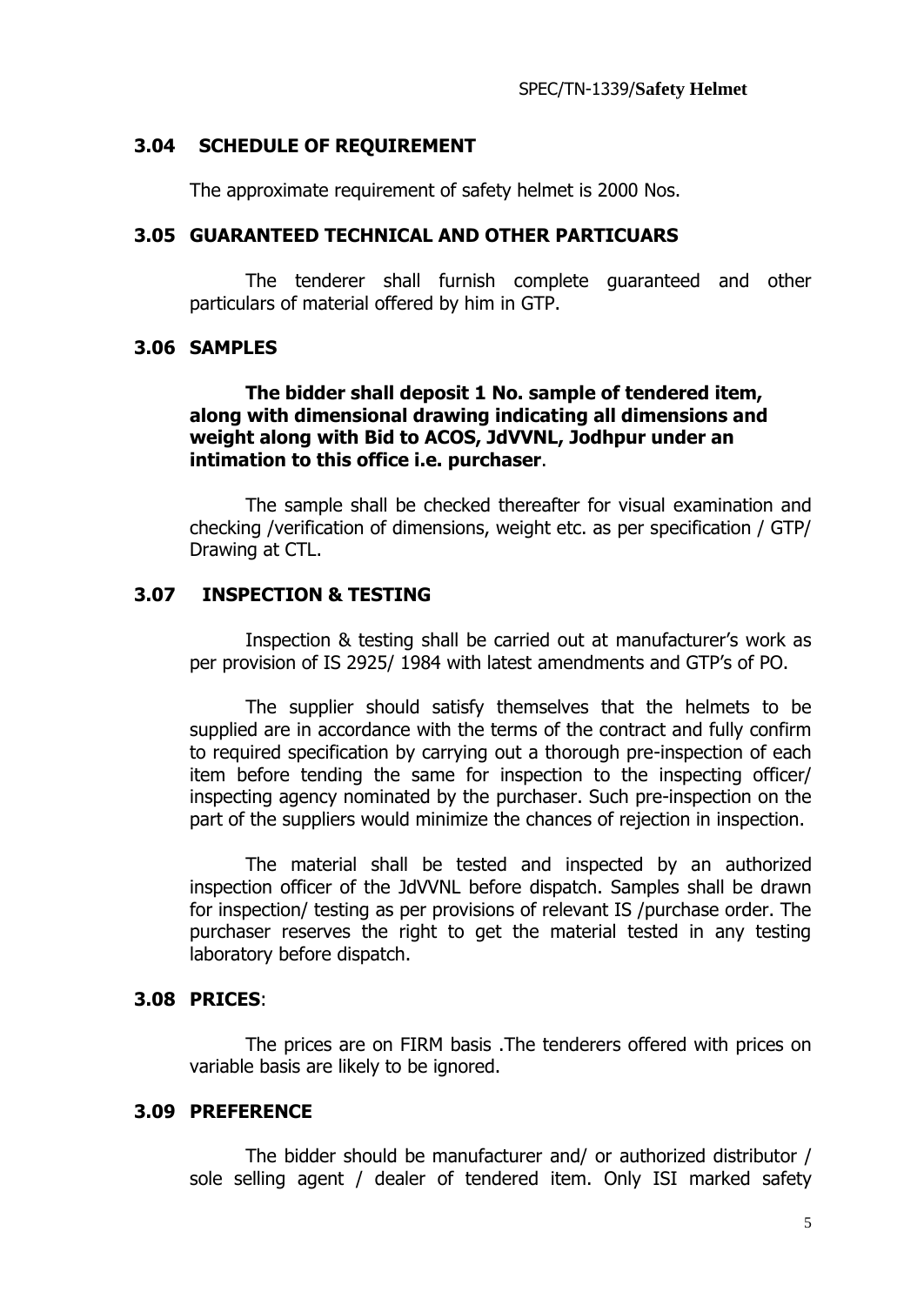Helmets shall be purchased as such, the bidder should have BIS license of offered item.

## **3.10 DEPARTURE FROM SPECIFICATION**

Should the tenderer wish to depart from the specification in any respect, he should clearly state such departures indicating the reasons thereof. Unless this is done, the departmental specification will hold good and shall be binding on the supplier.

## **3.11 TENDERS**

Tenderer shall furnish complete particulars of the material offered by them in regard to this specification and submit it the same with their tender in single copy. Failure to do so or any incomplete entry therein may prevent a tender from being consideration.

## **3.12 GENERAL**

The tenders received without complete details required as per enclosed forms/schedules are liable to be rejected.

**3.13** As GST act has been effected from 01.07.2017, therefore, BOQ has been prepared accordingly with applicability of GST. Further, old tax structure wherever appearing in ITB/GCC/Specification may be replaced by GST as per notification.

 Further, GST registration number of Jodhpur Discom is 08AAACJ8578R1ZJ.

------------------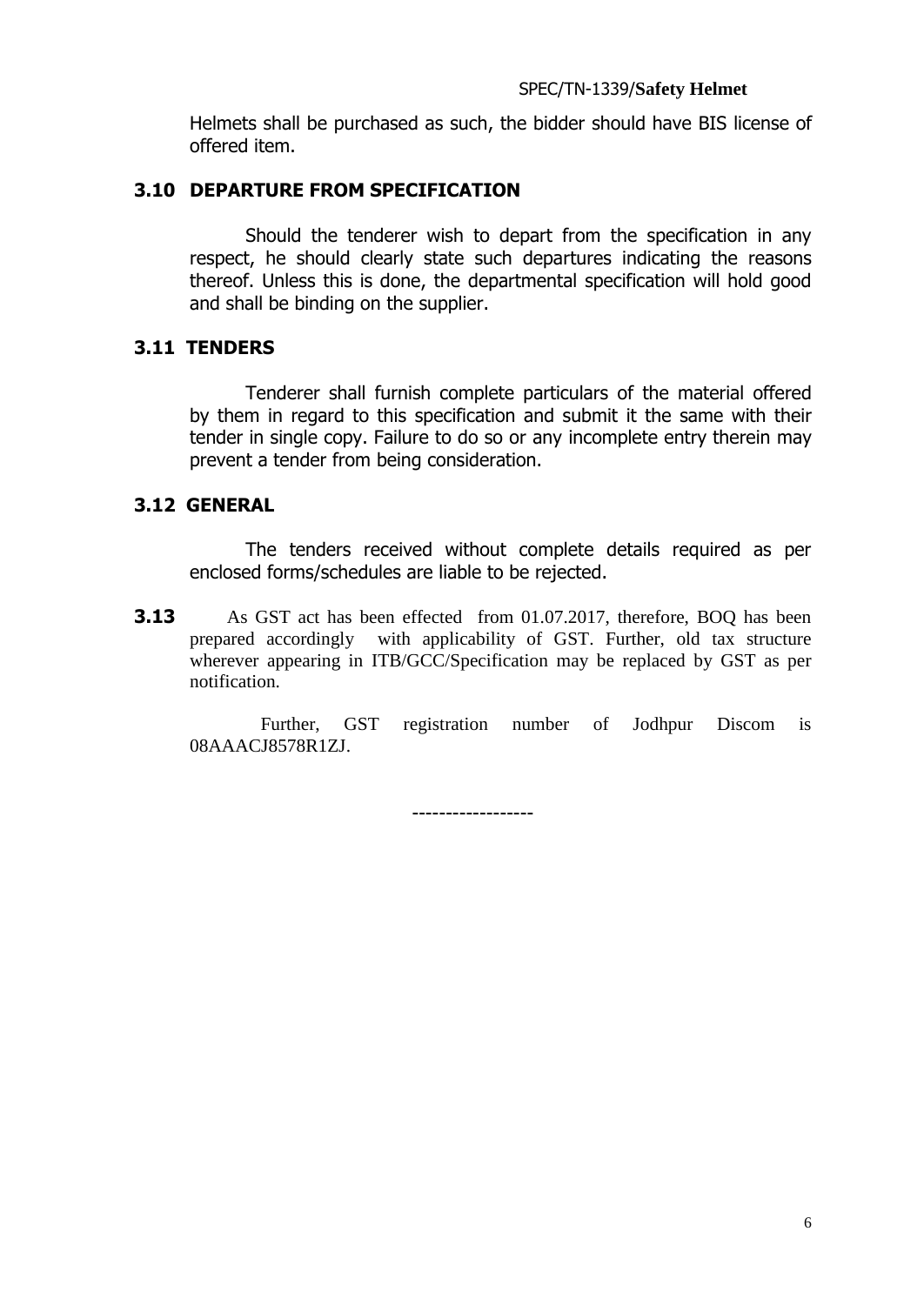



# **SCHEDULE OF REQUIREMENT**

## **Statement showing the requirement of Safety Helmets against TN-1339**

| S.N. | Description of the equipment required | Quantity (Nos.) |
|------|---------------------------------------|-----------------|
|      | <b>Safety Helmet</b>                  | 2000 nos.       |

**Note:** The quantity indicated above is only provisional and the purchaser reserves the right to either revise the same or purchase any ratio in any number as per requirement at the time of deciding the tender.

**-----------------------------**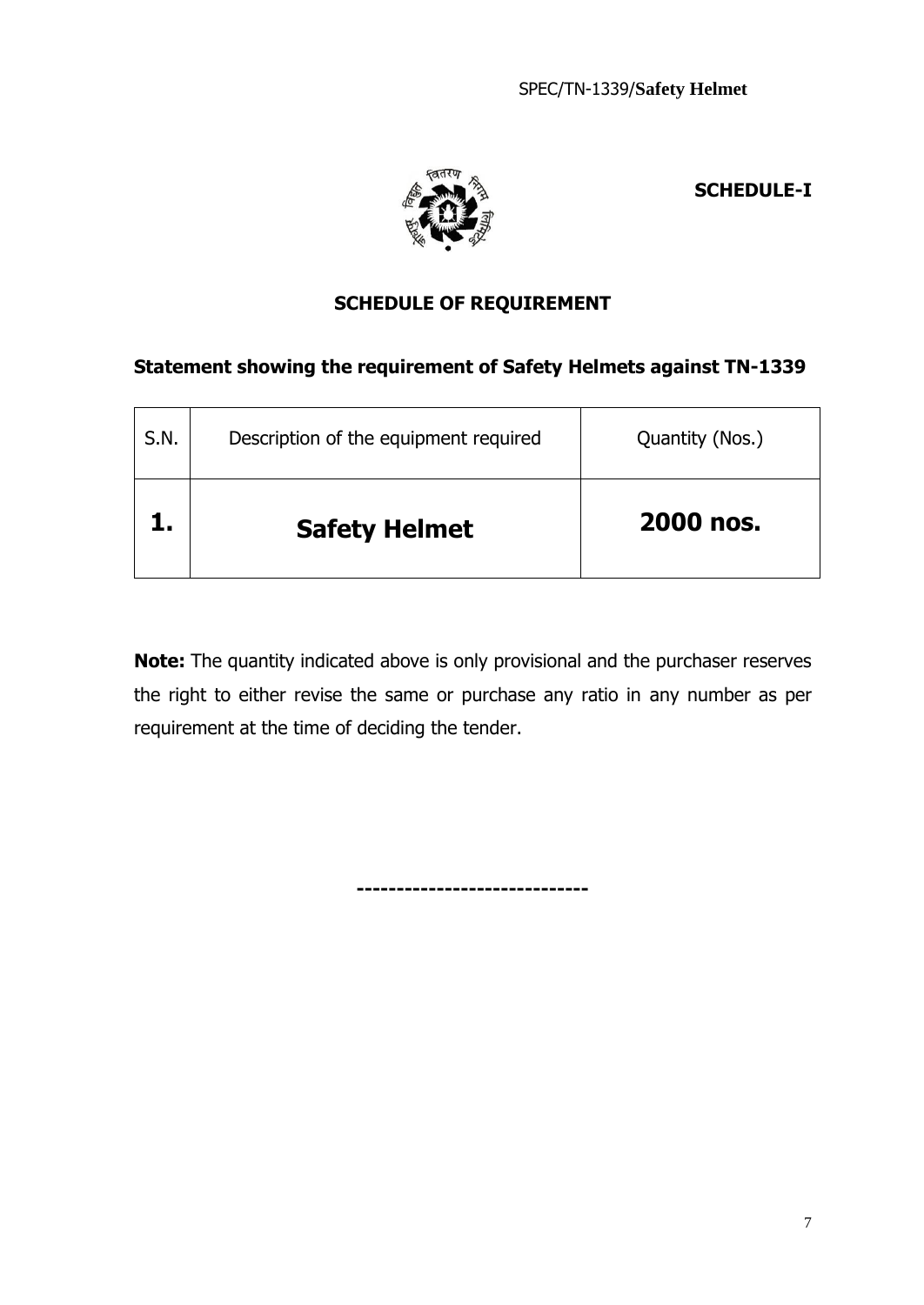## **Schedule-II**

# **QUALIFICATION REQUIREMENT**

The bidder should fulfill following qualifying requirements for successful participation in the tender along with relevant documentary evidence supporting each qualifying requirement without which the offer shall be considered nonresponsive & rejected.

## 1.0 **STATUS OF BIDDER:-**

a) The bidder should be manufacturer and/ or authorized distributor / sole selling agent/dealer of offered items.

b) Old/ New suppliers:- Any bidder located within or outside the state of Rajasthan has participated for the first time in a particular Discom & meeting minimum qualification requirement and has supplied the tendered material/or of higher rating in other utility shall be treated as an old supplier. Rajasthan's firms although supplied in past but not meeting minimum quantity supplied criterion including altogether new units which have not supplied any quantity but having adequate & required manufacturing and testing facility and technical know-how of the tendered material shall be considered as new firms and would be eligible for trial order only. In case of supply made to the licensed power utility outside India, the C.A. certificate furnished by firm shall be considered.

## 2.0 **PAST SUPPLY & PERFORMANCE CRITERIA:**-

The bidder shall meet both past supply and performance criteria as detailed below for opening of tenders:-

## **2.01 PAST SUPPLY:-**

2.01.1 The bidder is required to quote for minimum **10%** of tendered quantity failing which their offer may be considered Non-Responsive.

2.01.2 The bidder should have designed, manufactured / fabricated, tested and supplied to utility / Discoms / Govt. Departments at least 2 X QQ (QQ being the quoted quantity) of similar item / higher rating of tendered material / equipment in last 3 financial years from the date of opening of technical commercial bid.

**Note:** Requirement of quantity manufactured, minimum quantity to be offered and amount of Bank Guarantee to be furnished in absence of test certificate shall be reduced to 25% for Rajasthan based units.

2.01.3 In support of fulfillment of the past supply criteria, the bidder shall furnish documentary evidence in the form of certificate from Chartered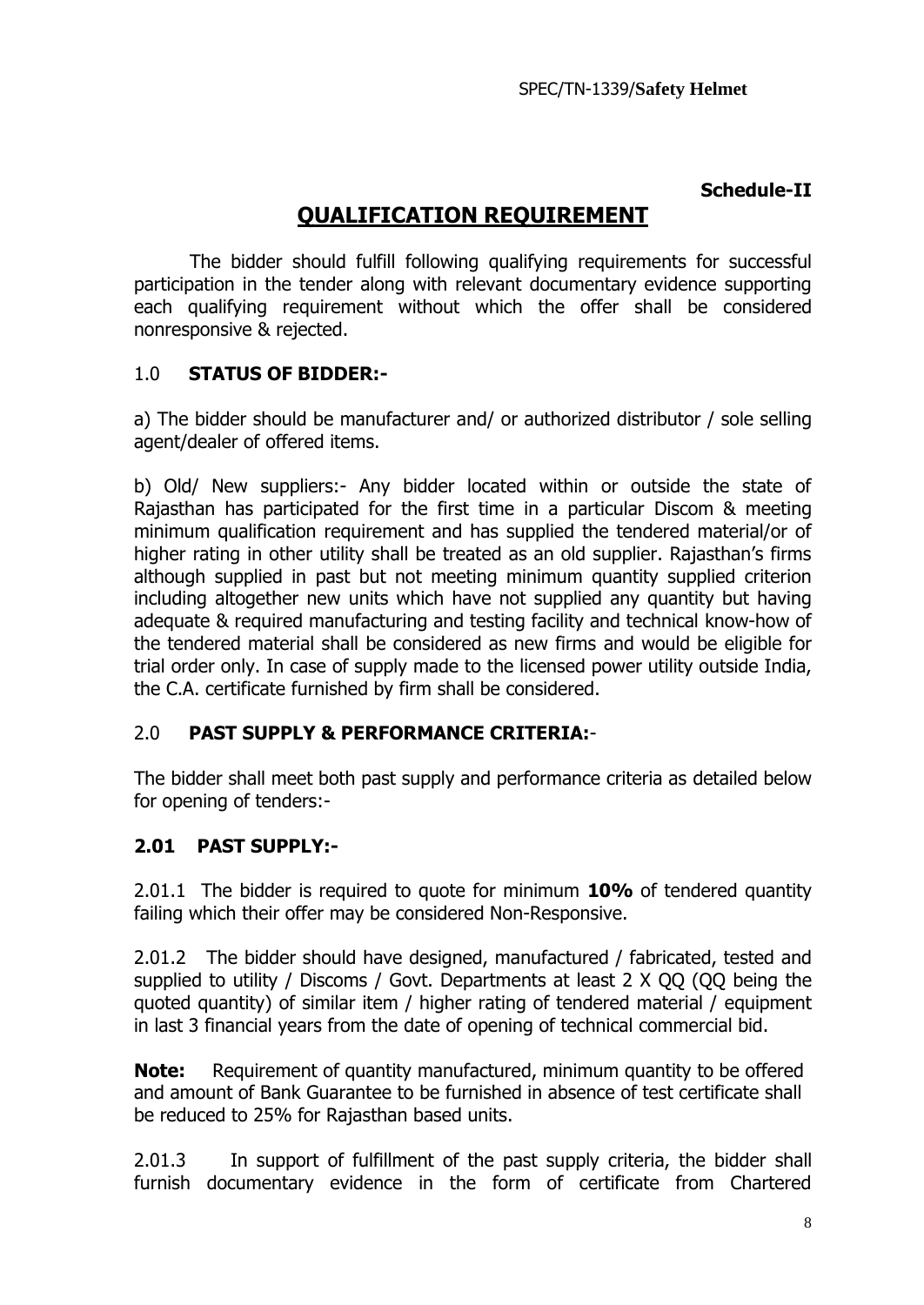Accountant in the enclosed prescribed proforma only. This prescribed proforma should be furnished either in original or copy duly attested by Notary. The bidder shall also sign and affix seal on the C.A. Certificate. The certificate should have membership number with the name & address of the chartered accountant. Certificate should clearly indicate the quantity supplied, period of supply, voltage Class, Rating of the Transformer etc . in the format prescribed, any deviation to format or information diverted format, will not be considered and rejected.

Note:-The material supplied and accepted for same/higher rating for Turnkey projects to a licensed power utility/Govt. shall be considered for the purpose of evaluating criteria. The certificate given by C.A. shall indicate above quantity separately.

## 2.02 **PERFORMANCE CRITERIA:-**

- 2.02.1 i) If a bidder has supplied up to 50% of ordered quantity in previous tender up to date of opening of subsequent tender and scheduled delivery period expired, the bid of such bidder will not be opened in the Discom for that item.
	- ii) However, if the supplies have been completed for a quantity more than 50% but not completed up to date of opening of subsequent tender and scheduled delivery period expired, the quantity equal to the quantity pending in previous tender for that item shall be reduced from the subsequent tender quantity to be allocated to the bidder.

## **3.0 POOR RECORD OF PERFORMANCE AND DELIVERY:**

The bidder who have been black listed in any of the state Discom or with whom business relations have been severed in Jodhpur Discom shall not be considered. Severment of business relations will be done in case of following circumstances for the period and with the recovery mentioned against each:

| awarded on its accepted price and<br>terms and conditions or does not of EMD along with severment of<br>comply with contractual formalities. | i) When vendor does not accept order   Forfeiture of EMD/cancellation of<br>vendor registration to recover amount<br>business relations for three years from<br>the date of issue of order. |
|----------------------------------------------------------------------------------------------------------------------------------------------|---------------------------------------------------------------------------------------------------------------------------------------------------------------------------------------------|
| $\overline{v}$ ii) When vendor complies with Levy of maximum recovery on account                                                             | severment of relations for a period of 2                                                                                                                                                    |
| contractual formalities but does not of delay in delivery along with                                                                         | years from the date of issue of order or                                                                                                                                                    |
| commence supplies.                                                                                                                           | in next two bids whichever is later.                                                                                                                                                        |

## **4.0 (A) Black listing of a firm:**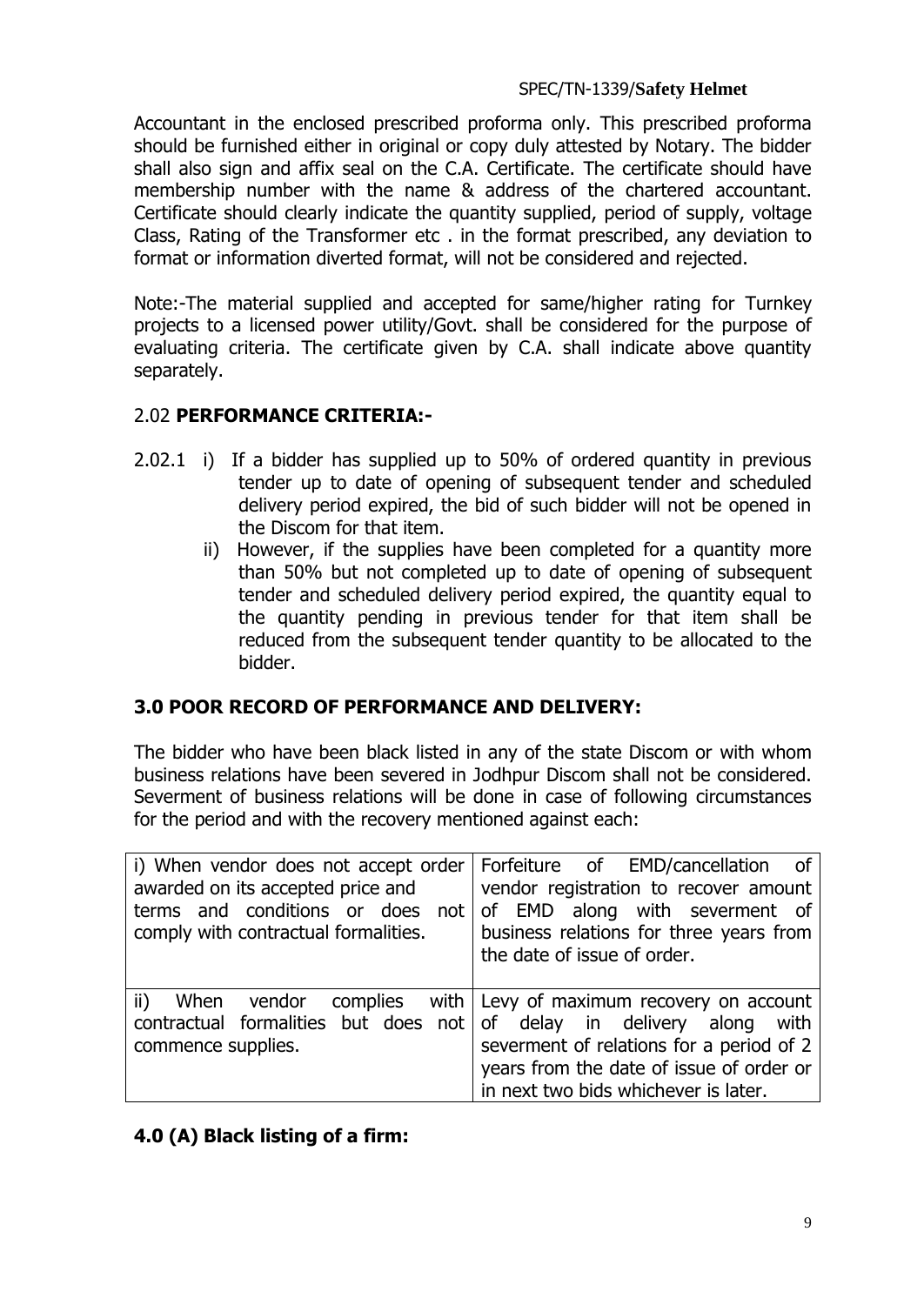After having given Show Cause Notice of 30 days, and having established & cogent reasons for blacklisting of the firm as given below, the firm should immediately be blacklisted for a period of 5 years indicating reasons of doing so, in the letter itself, and a copy of such blacklisting should be given to the firm, with the approval of CLPC:-

(i) There are sufficient and strong reasons to believe that the supplier or his employee has been guilty of malpractices such as manhandling/misbehavior with Government official by supplier or his partner/employee, bribery, corruption or abatement of such a offence in a position where he could corrupt Nigam's official, fraud, vitiating fair tender process including substitution of or interpolation in tender, misrepresentation, pilfer-aging or unauthorized use or disposal of Nigam's material issued for specific work etc.

(ii) Where a supplier or his partner or his representative has been convicted by a court of Law for offences involving moral turpitude in relation to the business dealing or where security considerations including suspected disloyalty to the Nigam/state so warrant the blacklisting.

(iii) If the State Bureau of Investigation or any other authorized investigating agency recommends for blacklisting after completing the investigation.

Note: - 1 If a supplier after having tendered for a supply or after negotiations gives application voluntarily vitiating the fair tendering process, it shall also tantamount to malpractice.

Note: - 2 A register containing the reasons for blacklisting the supplier as also the names of all the partner of the suppliers and the allied concerns coming within the effective influence of the blacklisted supplier will be maintained.

Note: - 3 A register of black listed supplier will be maintained which will not only include suppliers enlisted with the Enlisting Authority but also black listed suppliers in Nigam.

Note :-4 A Black listed supplier (i) shall not be entitled for registration in any of the Discom (ii) shall not be awarded any supply order in future in any Discom during the notified period.(iii) his registration if any shall stand cancelled immediately and his registration security /EMD/S.D. shall stand forfeited. (iv) In case of blacklisting of the firm by any one of Discom for the cogent prescribed reason(s) as stipulated above, the same shall be applicable to all the three Discoms and as a consequence of blacklisting, all the pending orders to that firm, will be cancelled in all three (3) Discoms with immediate effect. However in respect of completed/executed contract G.P. obligations as well as other liabilities shall be fulfilled by the supplier.

## **(B) Severment of Business relation:**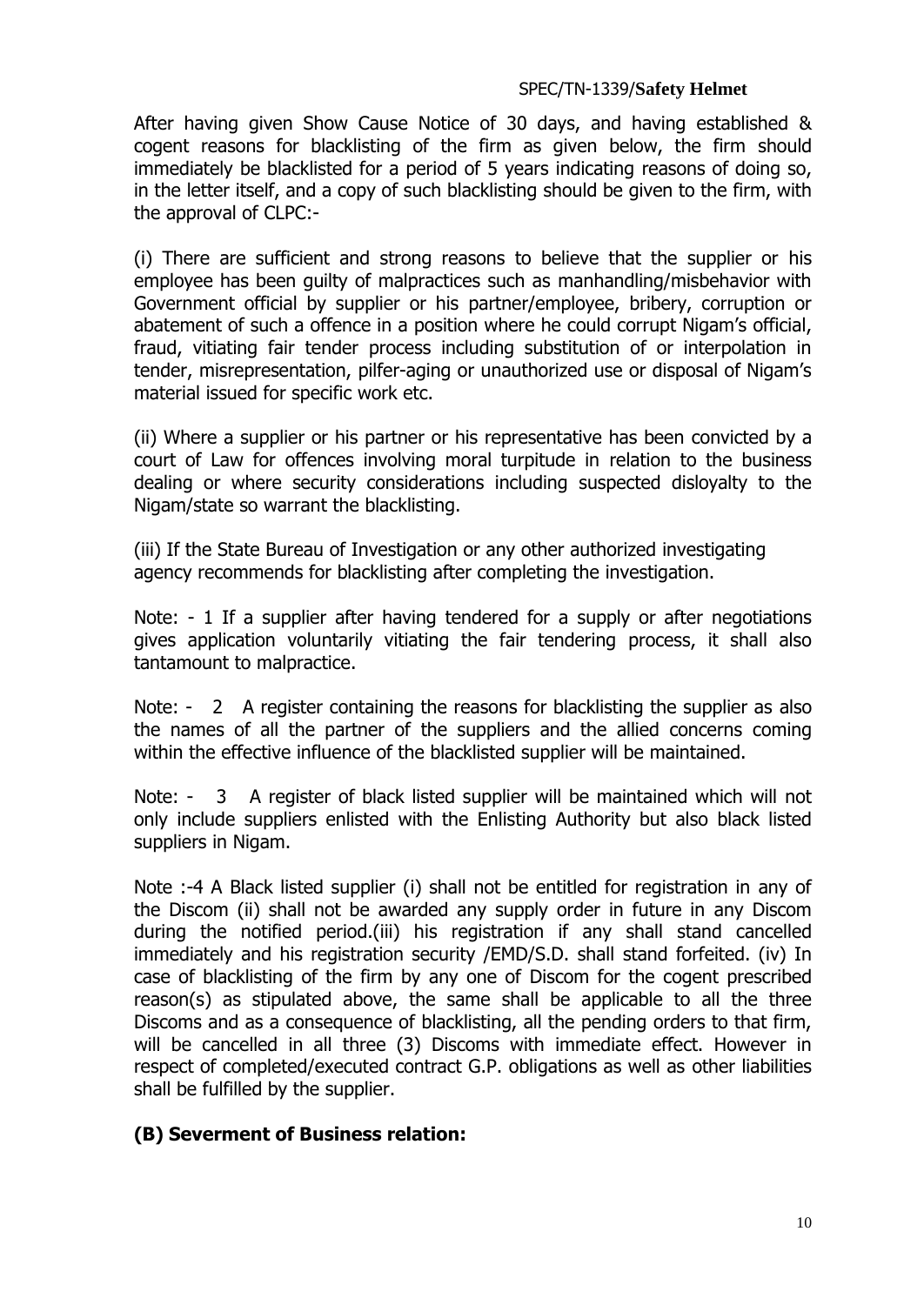(a) After having given Show Cause Notice of 30 days, and having established & cogent reasons for Severment of business relation as given below, the firm should immediately be severed the business relations for a period of 2 to 3 years indicating reasons of doing so, in the letter itself, and a copy of such severment should be given to the firm, with the approval of CLPC:-

(i) The supplier continuously refuses to pay Nigam dues without showing adequate reasons and where the purchasing authority is satisfied that no reasonable dispute attracting reference to Settlement Committee or Court of Law exists for the supplier's action of non-supply.

(ii) When vendor does not accept LOI/detailed purchase order awarded on its accepted prices and terms & conditions or does not comply with the contractual formalities.

(iii) When vendor/supplier who otherwise completed contractual formalities but does not commence supplies on the date of opening of technical bid of the fresh tender/completion of schedule delivery period whichever is later.

**Note-1**-In case supplier does not deposit outstanding dues towards Nigam, even after completion of severment period, the period of severment will continue.

**2.** Severment done purely/ mainly on account of non-deposition of dues against the supplier/vendor/contractor could be lifted by CLPC, if the dues are deposited prior to the expiry of such severment period.

3. Severment done by one Discom for non-supply of material and /or corresponding non-recovery of dues will not be effective in other Discoms except in respect of common purchase cases of three Discom.

4. On severment of business, the EMD/SD/vendor registration security will be forfeited.

5. The orders in execution satisfactorily will not be cancelled other than the order on which severment have been done.

# **(C) DEBARMENT**

Reasons on which Debarment can be made:-

(i) The competent authority may debar the supplier on account of his performance or other disabilities, if it is no longer considered fit to remain under vendor registration as per his obligation under vendor registration.

(ii) If at any subsequent stage of inspection of firms after award of contract, it is found that firm does not have sufficient tech. staff or required/necessary technical equipments, the purchasing authority can debar the firm for one year or next tenders whichever is later. The debarment will be lifted only on re-inspection of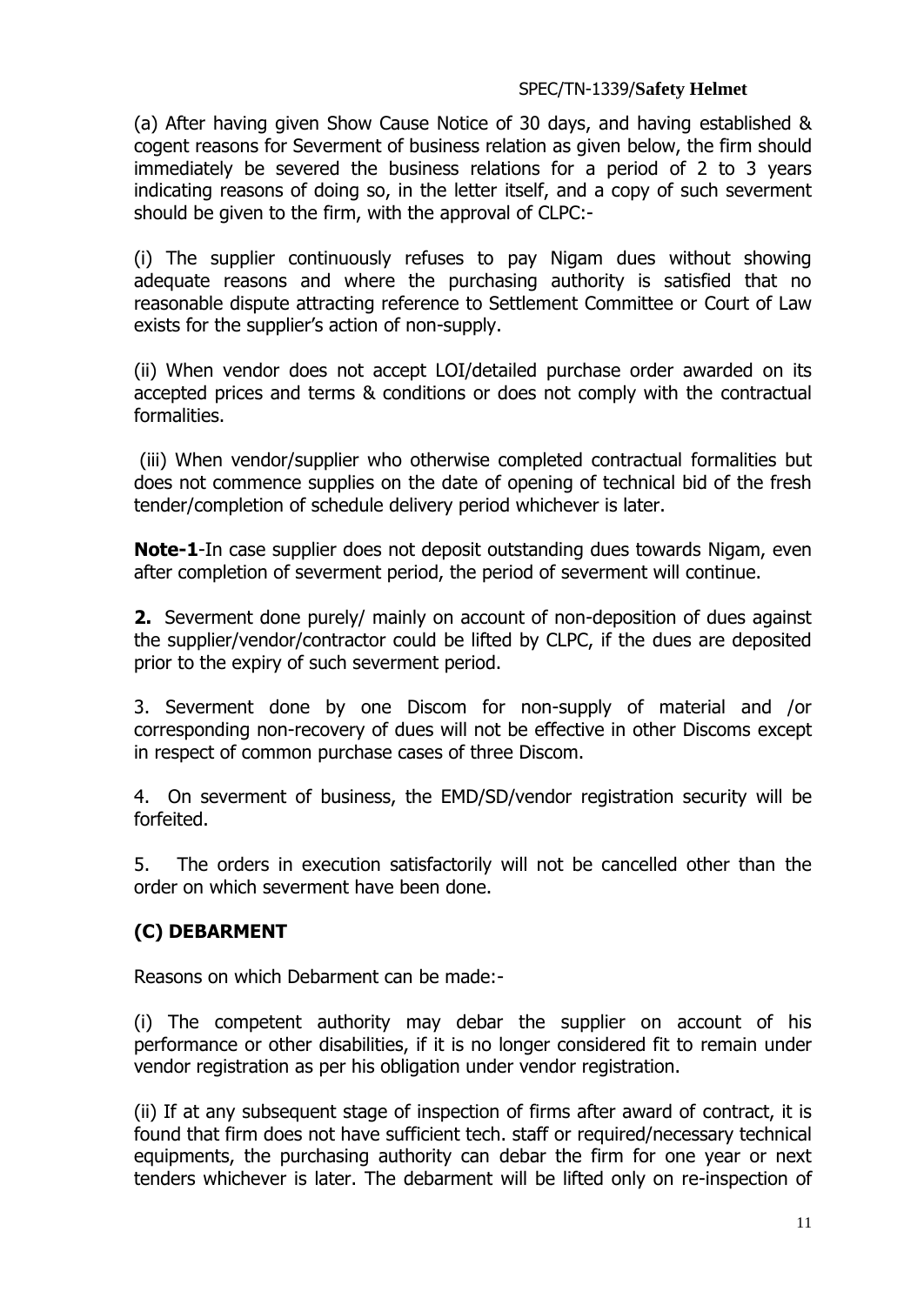firm's works; the defects noticed earlier are fully rectified to the satisfaction of Nigam**.**

(iii) When contract agreement executed and supplies commenced but could supply only up to 50% of ordered quantity and scheduled delivery period expired, then the firm can be debarred for one year or next tender whichever is later in that Discom only for that particular item/rating/ capacity/size etc.

(iv) The suppliers who have been awarded contract for supply of material is not adhering to the periodic delivery schedule, the contract awarding authority reserve the right to terminate the contract and may debar the firm in participating in tender for a period of 2 to 3 years.

Note:-1. On debarment, the EMD/ SD/Vendor Registration security shall be forfeited.

Note:-. 2. If the firm is debarred in one Discom for any reasons then the same should not be applicable in other Discom subject to exception that in case of common Discoms purchases such debarment of a firm would be applicable to all three Discoms for that particular item and rating/capacity/size etc.

## **5.0 APPEALS AND APPLICATIONS:-**

Appeal against the order of blacklisting, severment and debarment can be filed before BOD within a period of 3 months from the date of intimation. The letter of appeal will be addressed to the order placing authority. Who will process the case for placing the matter in B.O.D. within a period 60 days. The BOD may reduce or waive the penalty, if sufficient reasons/supporting documents are furnished by the supplier.

## **GENERAL CONDITIONS : - (ALL CONDITIONS BE DULY SIGNED & SEALED)**

I) The bidder shall clearly indicate the deviations such as `Technical Deviation & Commercial Deviations' in the prescribed proforma only. The deviations indicated elsewhere in the bid shall not be accepted.

II) The bidder must clearly fill up each and every particular of guaranteed technical particulars annexed with Technical Specifications otherwise he will be responsible for Technical Non-responsiveness.

III) All documents required in the prescribed format are to be furnished along with the bid itself only except an attested copy of BIS license (wherever it is required), failing which the bid will be summarily rejected.

IV) However, a copy of BIS License may be submitted by the bidder up to the official working hours of one working day prior to the schedule / notified date of opening of price bid.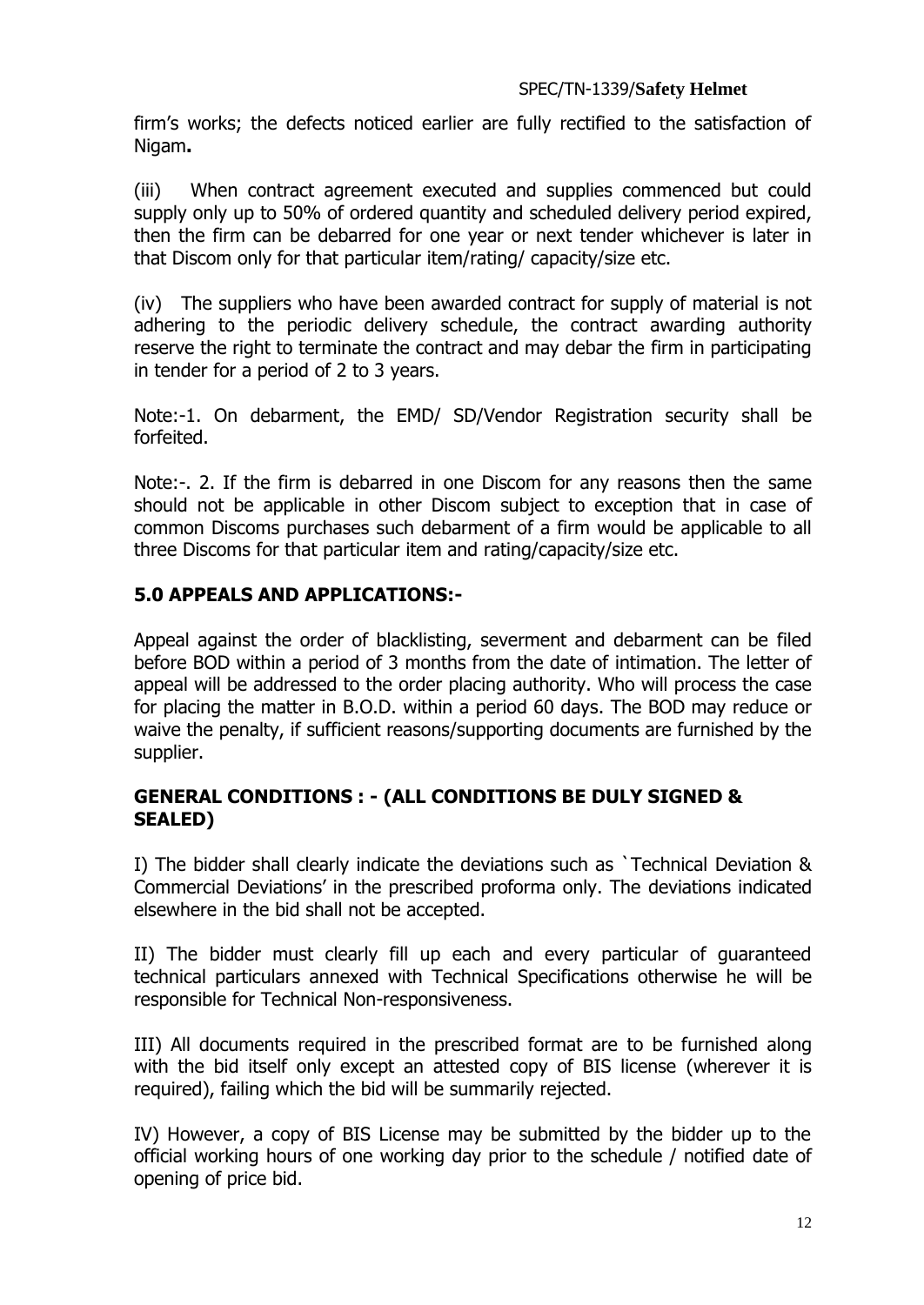## **SCHEDULE-IV**

## **Must be filled-in by the tenderer and attach with technical bid (Part-I)**

To

The Superintending Engineer (MM&C), Jodhpur Vidyut Vitran Nigam Limited, Jodhpur.

Dear Sir,

With reference to your invitation to tender against specification No. **JDVVNL/SE/MM&C/TN-1339**, we agree to supply the following quantity:-

| S.<br>N<br>$\mathbf o$ | <b>Particulars of item</b> | <b>Tendered</b><br>Quantity<br>(In Nos.) | Qty.<br><b>Offered</b><br>(In Nos.) | <b>Justification of</b><br>quantity<br>offered as per<br>qualifying<br>requirement. | <b>Remarks</b> |
|------------------------|----------------------------|------------------------------------------|-------------------------------------|-------------------------------------------------------------------------------------|----------------|
|                        | フ                          | 3                                        | 4                                   | 5                                                                                   | 6              |
| 1.                     | <b>Safety Helmet</b>       | 2000 nos.                                |                                     |                                                                                     |                |

- 1. The offer is valid for a period of 120 days from the next date of opening of Techno Commercial Bid o f the tender.
- 2. The prices are firm in all respect.
- 3. It is noted that the quantities as mentioned in the specification are approximate and we agree to supply any quantity as per your requirement.
- 4. The delivery shall strictly be in accordance with our delivery clause. In case we fail to deliver the material, we are liable to pay recovery for delay in delivery as per clause No. 1.24 of this Schedule-II of this specification. The material shall conform to your specification No. **JDVVNL/SE/MM&C/TN-**1339 and as per relevant ISS in all respect.
- 5. We confirm that we agree to all the terms & conditions as well as the technical stipulations of your specification No. **JDVVNL/SE/MM&C/TN-1339** and there are no deviations other than as specified in the Schedule VI (A&B).

 Signature of tenderer with stamp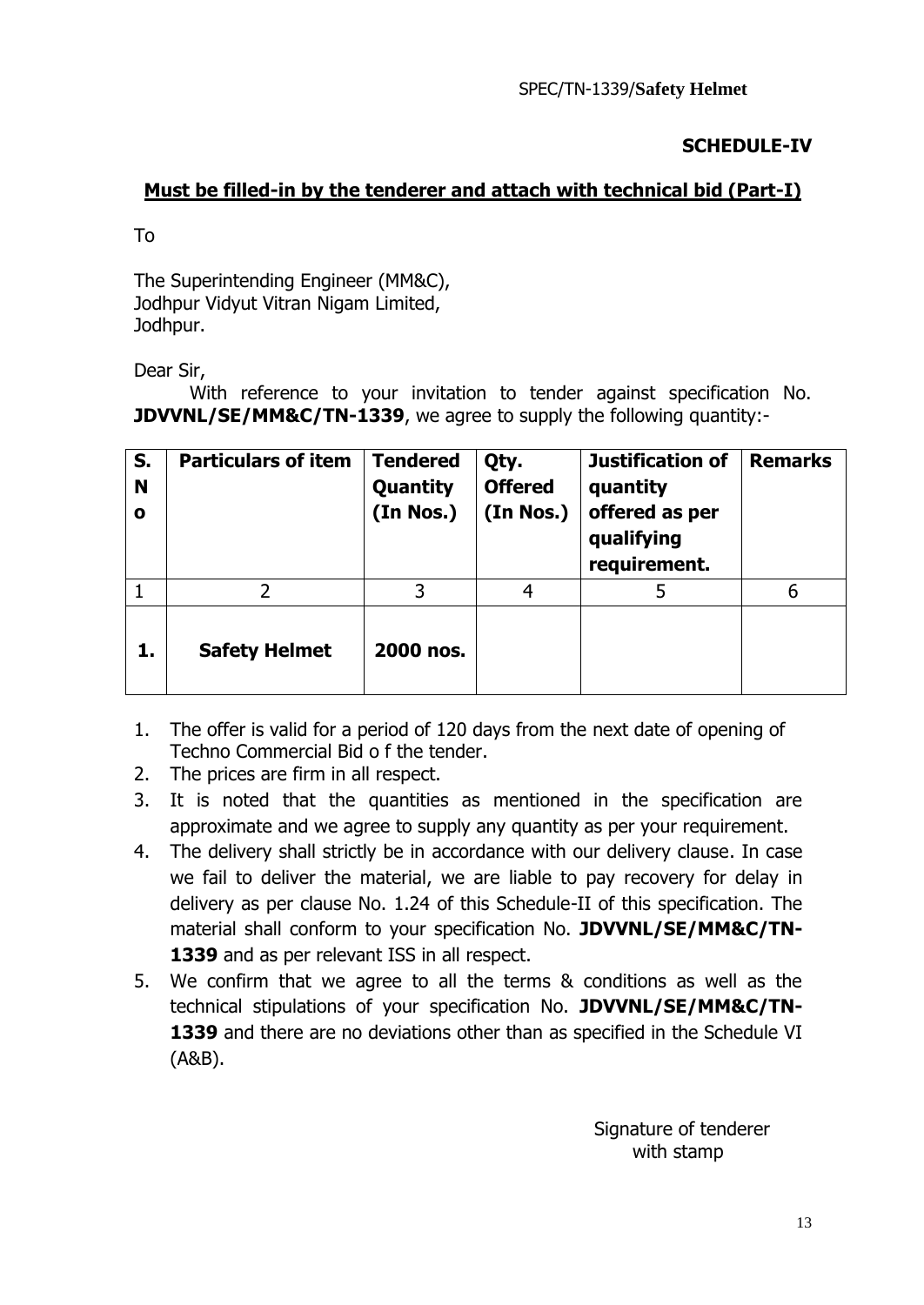

## **SCHEDULE-V**

## **GUARANTEED TECHNICAL AND OTHER PARTICULARS OF SAFETY HELMETS UNDER TN-1339**

| S.<br><b>No</b> | <b>PARTICULARS</b>                                                  | <b>GTP</b><br>FURNISHED BY FIRM |
|-----------------|---------------------------------------------------------------------|---------------------------------|
| 1               | Name and address of manufacturer.                                   |                                 |
| 2.              | <b>GST Registration No.</b>                                         |                                 |
| 3               | Work's Address.                                                     |                                 |
| $\overline{4}$  | Safety Helmets consist of items                                     |                                 |
| 5               | Safety Helmets type                                                 |                                 |
| 6               | Size of Safety Helmets                                              |                                 |
| 7               | Material of Safety Helmets items wise.                              |                                 |
| 8               | Weight of helmet.                                                   |                                 |
| 9               | Whether helmets are DGMS approved and<br>copy of approval enclosed. |                                 |
| 10              | Whether helmets are ISI marked and copy<br>of ISI license enclosed. |                                 |

## **Signature ot the Bidder Name: Designation: Common authorized seal of Bidder**

**---------------------------**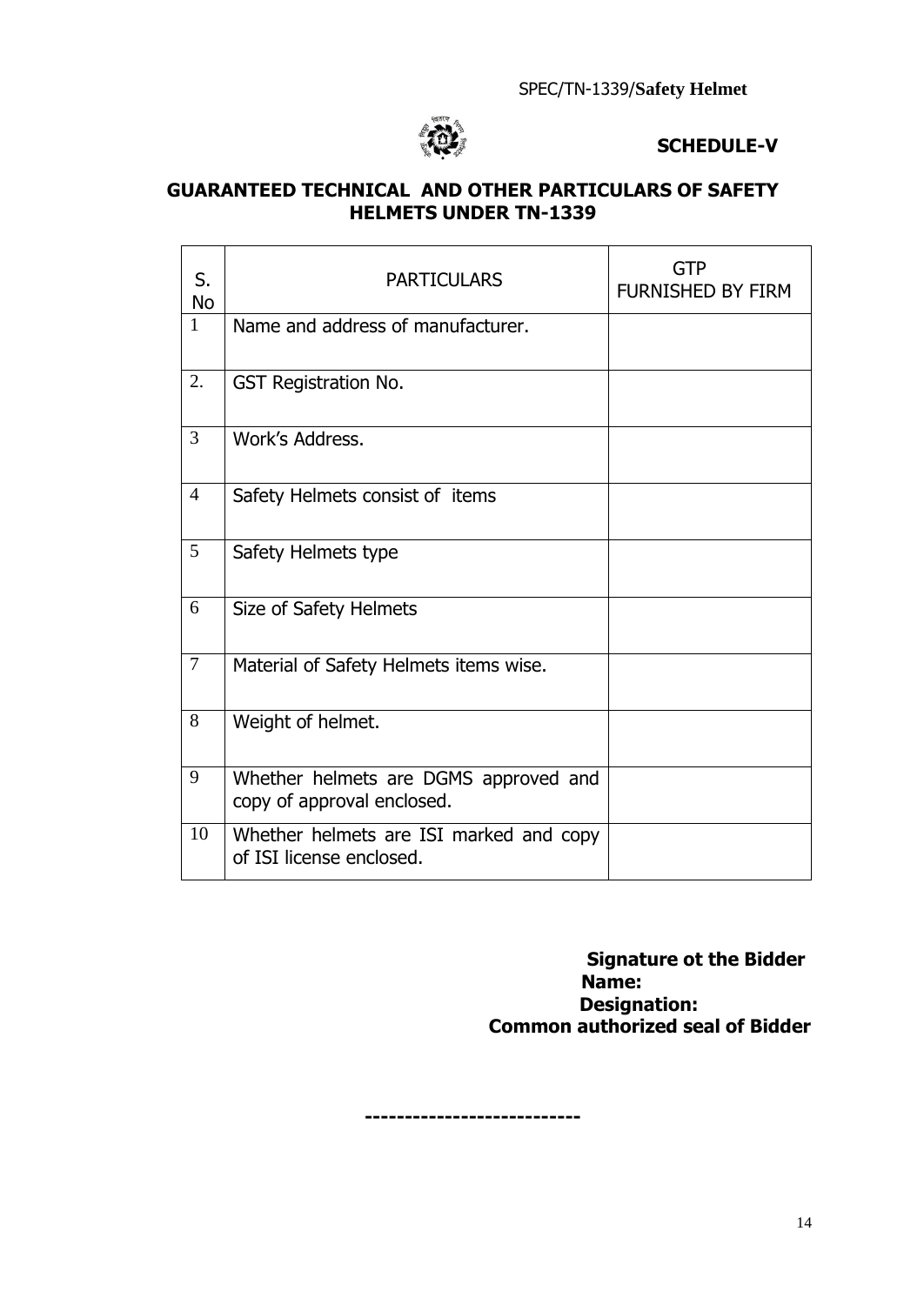**SCHEDULE – VI (A)**



## **JODHPUR VIDYUT VITRAN NIGAM LIMITED A Govt. of Rajasthan Undertaking**

## **DEPARTURE/DEVIATION FROM TECHNICAL SPECIFICATION**

The bidder shall state under this schedule the departure from the Purchaser's specification in respect of technical is as under:-

S.No. Main Deviations from Technical Specification.

Certified that we agree to all the technical specification of the NIT except for the deviation to the extent indicated above.

**(Signature)**

Name & Designation with seal of the bidder.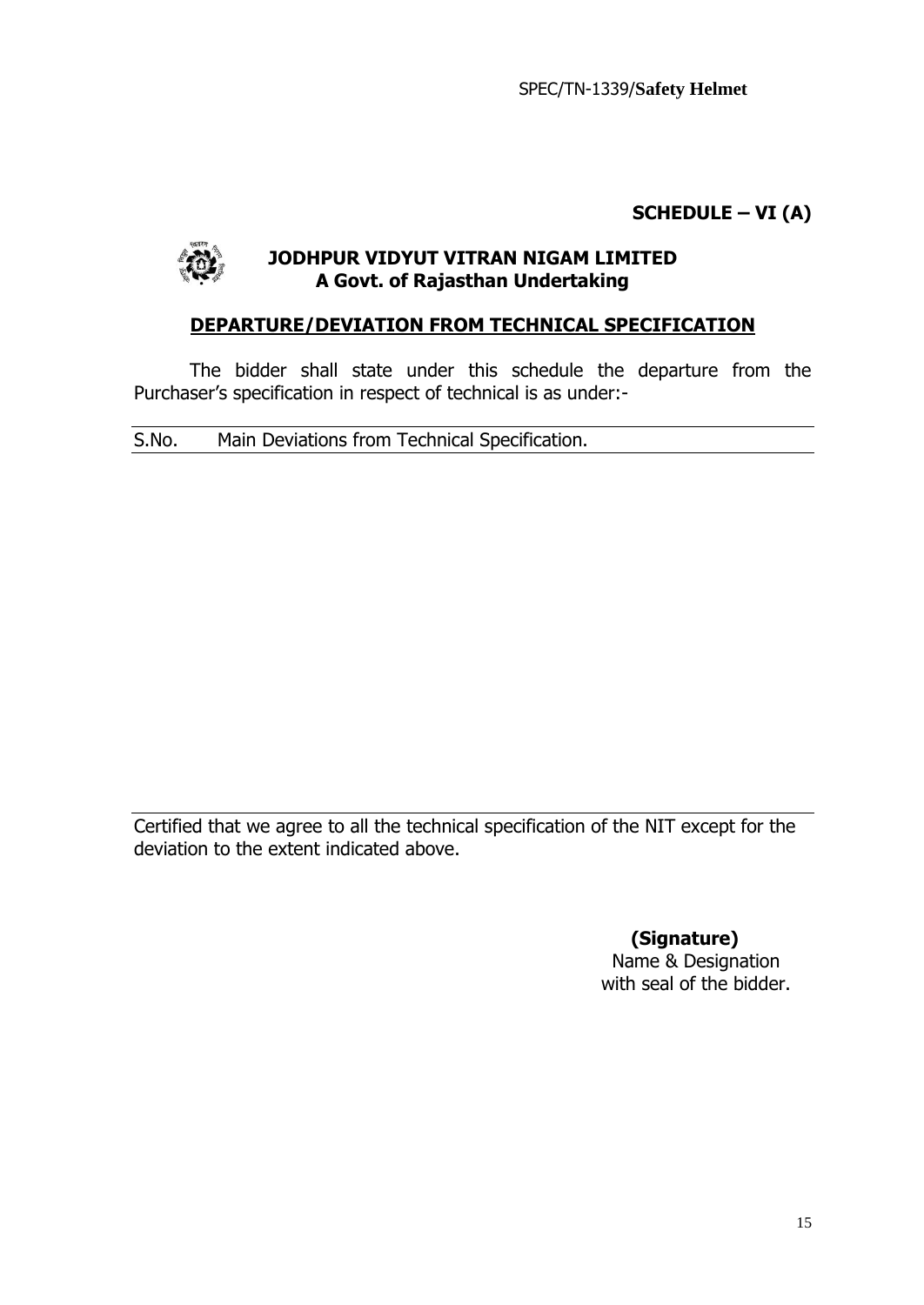## **SCHEDULE – VI (B)**



## **JODHPUR VIDYUT VITRAN NIGAM LIMITED A Govt. of Rajasthan Undertaking**

## **DEPARTURE FROM COMMERCIAL TERMS & CONDITIONS OF THE SPECIFICATION**

The bidder shall state under this schedule the departure from the Purchaser's specification in respect of Commercial terms & conditions:-

S.No. Main Deviations from Specification.

Certified that we agree to all the commercial terms & conditions as laid down in General Conditions of Contract to the specification except for the deviation to the extent indicated above.

> **(Signature)** Name & Designation with seal of the bidder.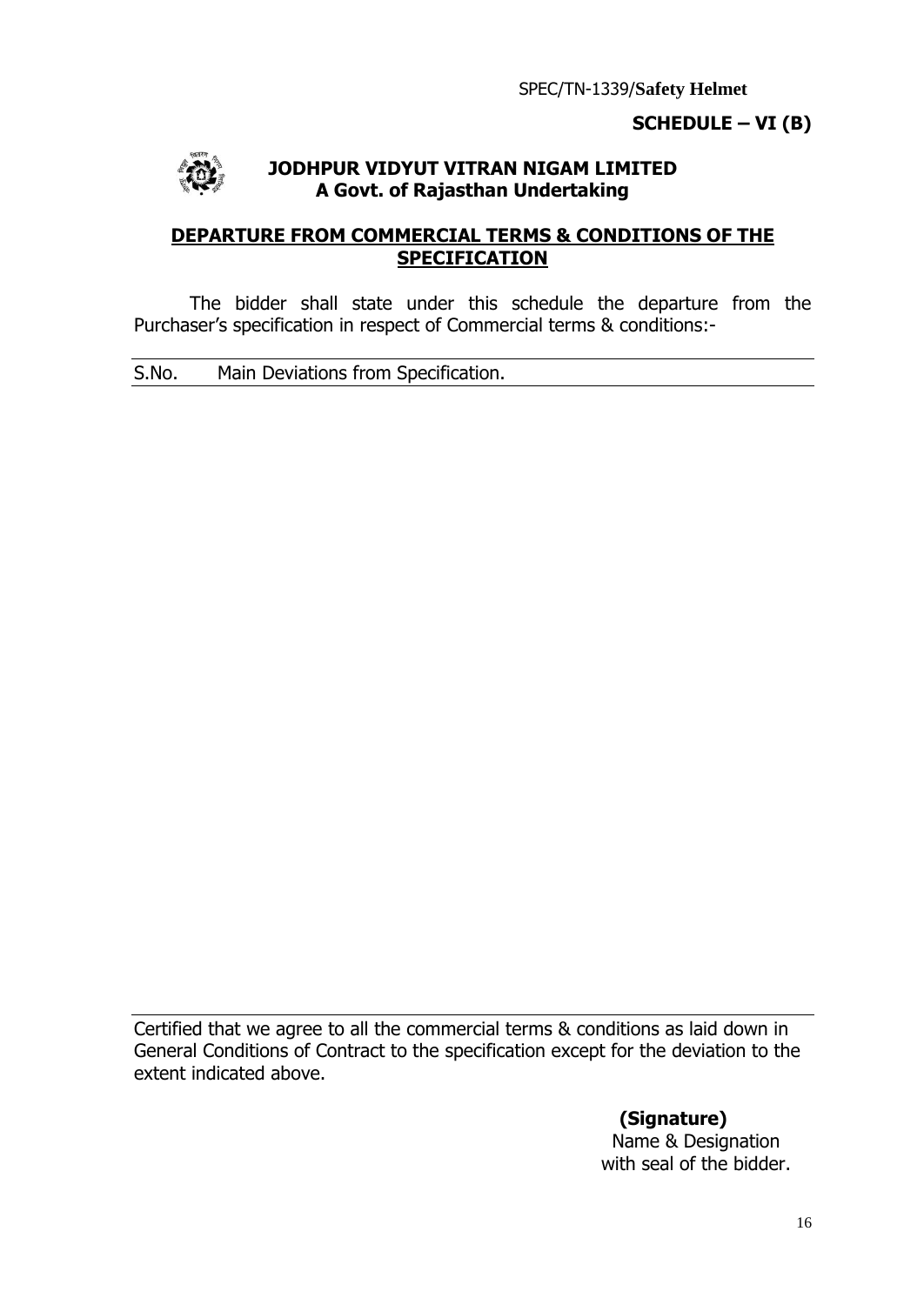## **SCHEDULE – VII**



#### **JODHPUR VIDYUT VITRAN NIGAM LIMITED A Govt. of Rajasthan Undertaking**

## **LIST OF PAST SUPPLIES**

The bidder shall state under this schedule whether material and equipments, similar to those offered in the tender have been previously supplied by him. A list shall be given of such orders executed by him together with information regarding the names of purchasing organizations, quantities supplied and when the supplies were effected. This list should be in form given below:-

| S.No. Detailed particulars Qty in<br>items supplied | Nos. | & Date | Order No. Name & details Date of of<br>of purchasing<br>authority | Completion |
|-----------------------------------------------------|------|--------|-------------------------------------------------------------------|------------|
|                                                     |      |        |                                                                   |            |

| If executed partially<br>to be mentioned<br>(Qty. in Nos.) | whether still<br>to be executed |       | Remarks |
|------------------------------------------------------------|---------------------------------|-------|---------|
|                                                            |                                 | order |         |
|                                                            |                                 |       | 10      |

**Note:** Separate schedules are to be furnished by the bidder for past supply to the JdVVNL, Jodhpur other State Electricity Boards and other Departments /Organizations.

**(Signature)**

Name & Designation with seal of the bidder.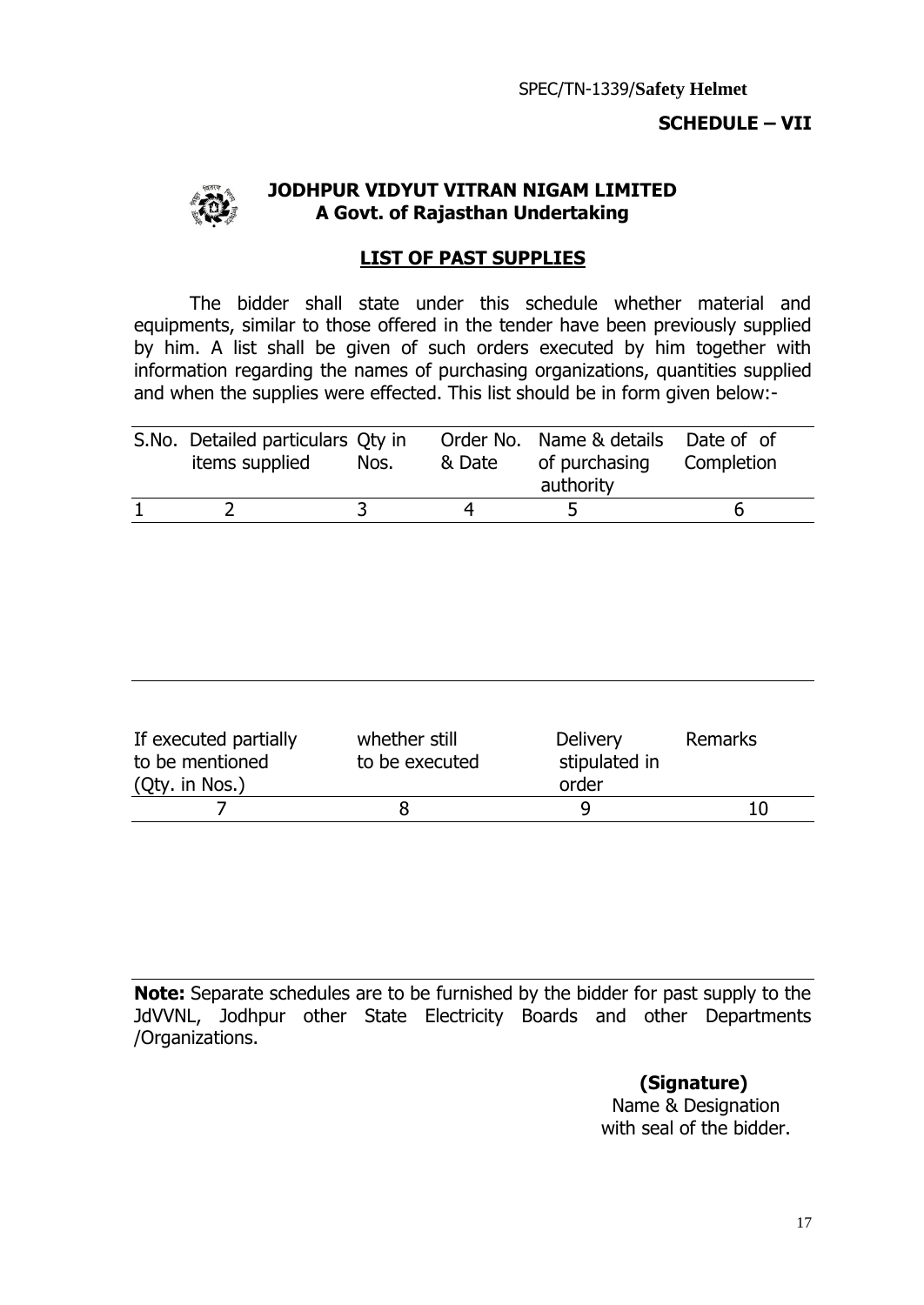#### **SCHEDULE-VIIA**

## **PROFORMA FOR C.A. CERTIFICATE FOR QUANTITY VERIFICATION TN No.1228**

## **TO WHOM SO EVER IT MAY CONCERN**

This is to certify that M/s.

have designed, manufactured/ fabricated, tested and supplied similar item/ higher rating of tendered material/ equipments / in last three financial years from the date of opening of Techno-Commercial bid to the utilities / Government Department / Discoms / Organization as detailed out below :

| $\overline{\mathsf{s}}$ . | lwhich | lars of ars           | <b>Financia Detailed Name &amp; Order</b><br>No. I Year in particul particul No. | &<br>ofdate        | Unit |    | <b>Ordered</b> |    | <b>Actual</b><br>supplied<br>upto | Remar<br>ks |
|---------------------------|--------|-----------------------|----------------------------------------------------------------------------------|--------------------|------|----|----------------|----|-----------------------------------|-------------|
|                           |        | supplied supplied ing | material item(s) Purchas against<br>Authorit litem(s)                            | which<br>supplied. |      |    | (Rs.)          |    | Qty. Value Qty. Value<br>(Rs.)    |             |
| 1.                        | 2.     | 3.                    | 4.                                                                               | 5.                 | 6.   | 7. | 8.             | 9. | 10.                               | 11.         |
|                           |        |                       |                                                                                  |                    |      |    |                |    |                                   |             |
|                           |        |                       |                                                                                  |                    |      |    |                |    |                                   |             |
|                           |        |                       |                                                                                  |                    |      |    |                |    |                                   |             |
|                           |        |                       |                                                                                  |                    |      |    |                |    |                                   |             |
|                           |        |                       |                                                                                  |                    |      |    |                |    |                                   |             |

Signature Signature Signature of Signature of Signature of Signature of Signature of Signature of Signature of Signature of Signature of Signature of Signature of Signature of Signature of Signature of Signature of Signatu

Name & Designation Name : With Seal of the Tenderer and the Seal of the Tenderer Address : Date **Date Numbership No.** 2014 Place

C.A of firm with seal

The above particulars are true and correct based on explanations, records and books of accounts produced before us. Further the above certificate has been issued on the request of the company.

CA Firm(

**Note: The CA certificate must be signed by the bidder and C.A. firm on the letter head of C.A. The details i.e. address of C.A. & membership No. shall clearly be mentioned on CA certificate. In case CA certificate is not signed by the bidder/ furnished without membership no. & address of C.A. then same may not be considered for which responsibility rests with the bidder.**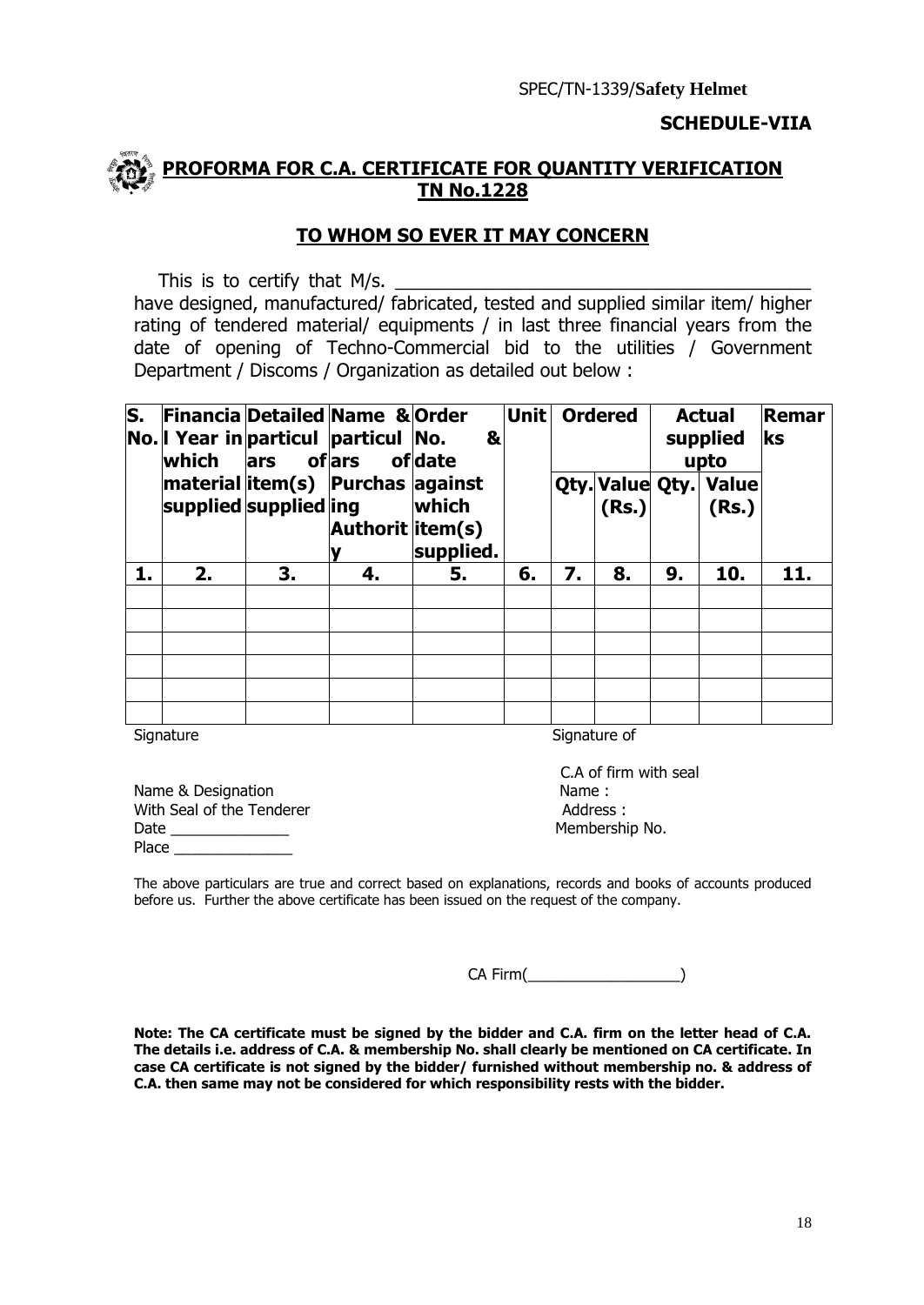## **SCHEDULE – VIII**



## **JODHPUR VIDYUT VITRAN NIGAM LIMITED A Govt. of Rajasthan Undertaking**

## **DELIVERY SCHEDULE**

## PART-A

The delivery schedule of the material by the Purchase Officer is as mentioned hereunder:-

| S.No. | <b>Particulars of Material</b> | Delivery                         |
|-------|--------------------------------|----------------------------------|
|       | Safety Helmets                 | Commencement period shall be     |
|       |                                | 30 days from the date of receipt |
|       |                                | of purchase order and entire     |
|       |                                | supply shall be completed in two |
|       |                                | months thereafter.               |

## PART-B

In case bidder deviates from the delivery schedule mentioned by the purchaser in Part-A then the delivery schedule shall be indicated/mentioned by the bidder as under:-

| S.No. | <b>Particulars of Material</b> | Commencement and Monthly<br>Delivery |  |
|-------|--------------------------------|--------------------------------------|--|
|       | Safety Helmets                 |                                      |  |

**Note:** During the commencement period the contractual formalities shall be got completed.

## **(Signature)**

 Name & Designation with seal of the bidder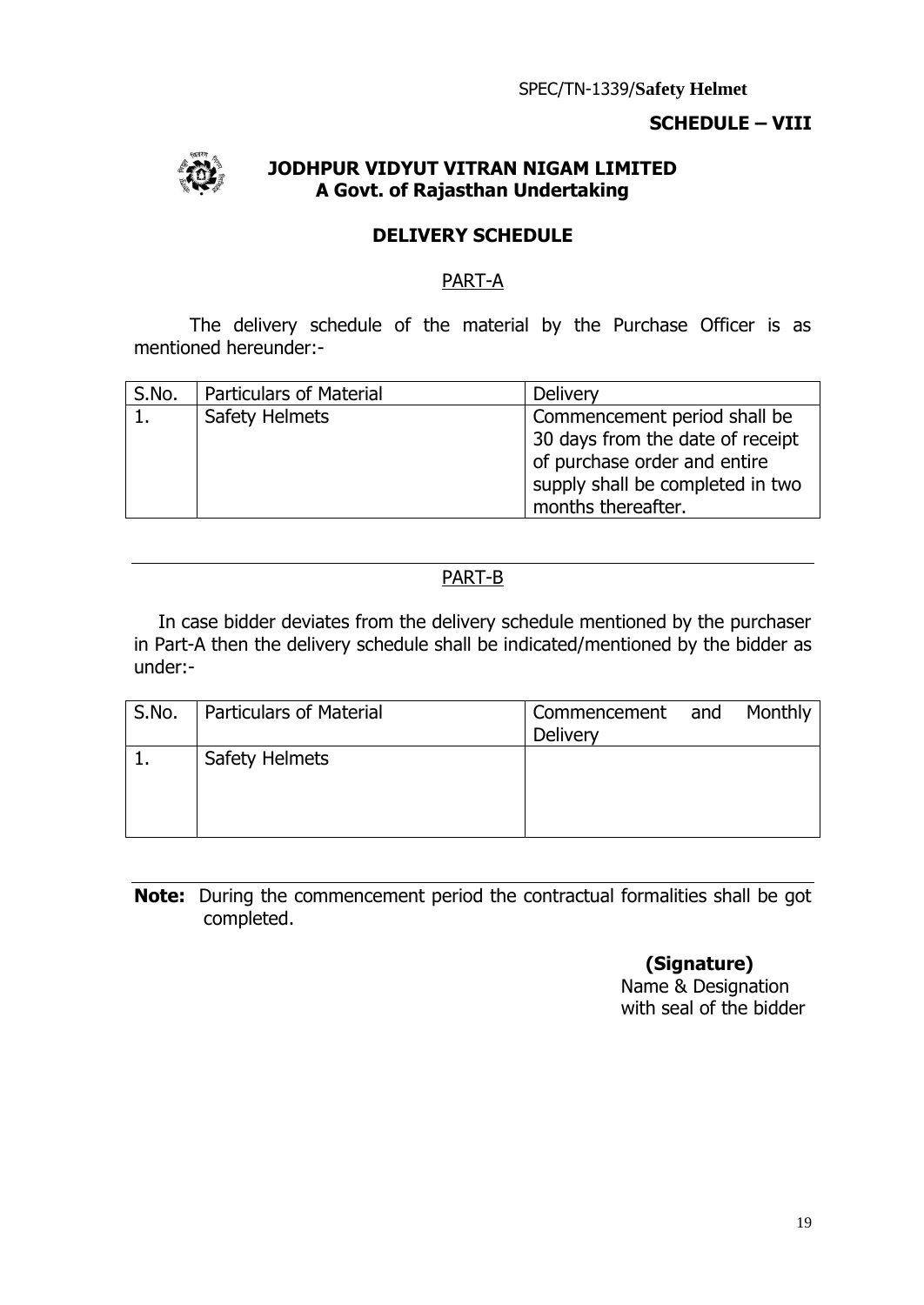## **Schedule – IX**



## **JODHPUR VIDYUT VITRAN NIGAM LIMITED A Govt. of Rajasthan Undertaking**

List of Equipments and Technical Hands Available with the Firm (To be filled in by the bidders & enclosed with the bid)

Manufacturers and / or their authorized agents who are quoting against this bid are requested to furnish the following information along-with the bid. The Purchaser will have the discretion to ignore the bid without the under noted particulars and/or ignore the bid particulars.

- 1. Name and Address of Manufacturer.
- 2. Place where works exist.
- 3. Details of machinery particularly with B.H.P. of each item installed.
- 4. Details of staff employed in the works.
- 5. Date when started the manufacturing of item under reference.
- 6. List of items manufactured.
- 7. Literature and drawings of items manufactured showing their description, size, design and other important technical particulars.
- 8. Details of order so far, executed along with the names of organization to whom supplied.
- 9. Manufacturing capacity.
- 10.Is the workshop open for inspection by the representative of the board, if required?
- 11.Statement of financial resources and Banking Reference along with Balance-Sheet for previous two years.
- 12.Testing facilities available for the manufactured articles in the testing laboratory of works.
- 13.Whether the Firm is a small/medium/large scale industry.
- 14.Registration No. with :
	- i. Small Scale, National/State.
	- ii. DGTD
	- iii. State Industries Department.

## **(Signature)**

Name & Designation with seal of the bidder.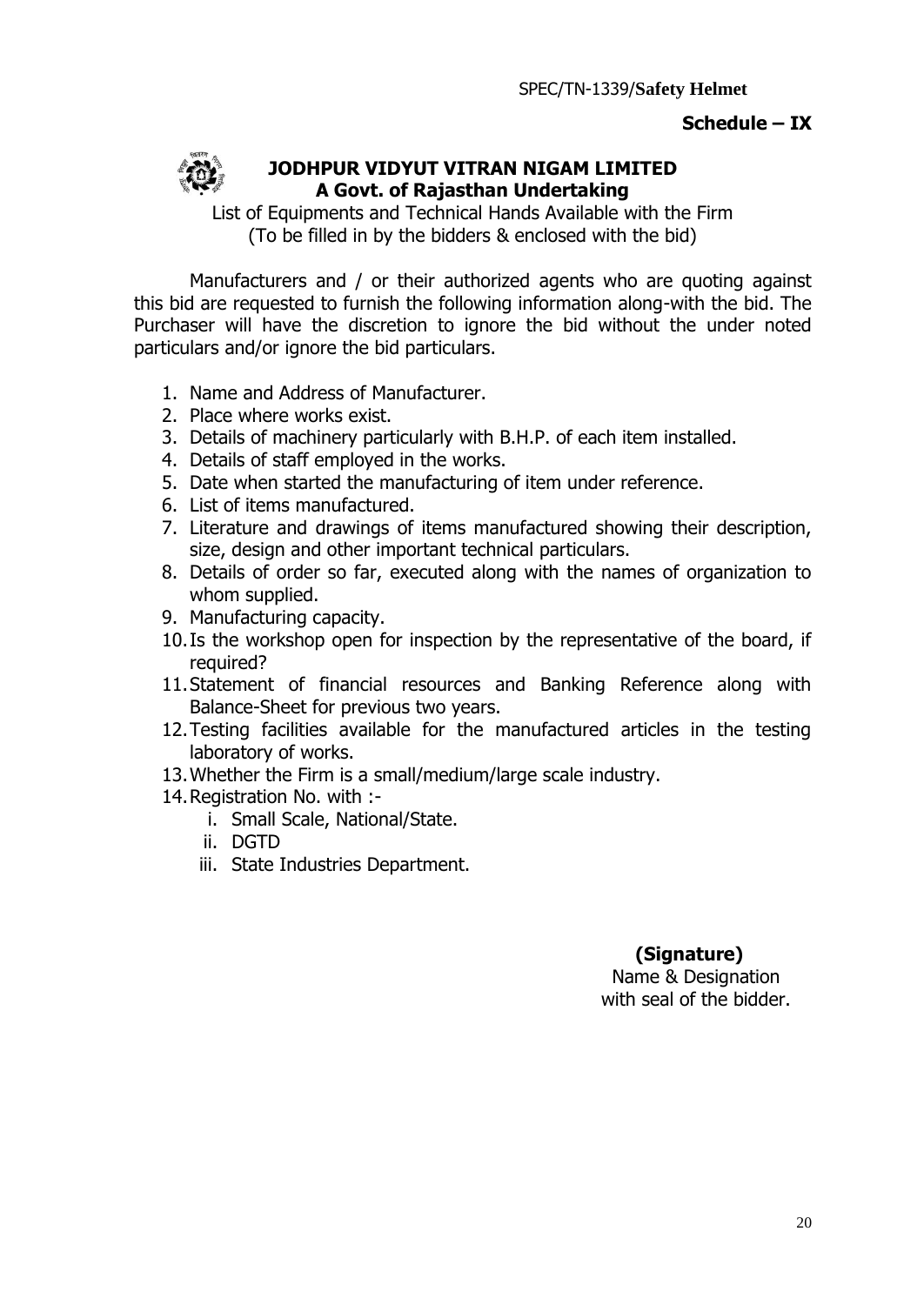**Schedule –X**

## **GENERAL PARTICULARS ABOUT THE TENDER IN BRIEF**

## **JODHPUR VIDYUT VITARAN NIGAM LIMITED OFFICE OF THE SUPERINTENDING ENGINEER (MM&C) NEW POWER HOUSE, INDUSTRIAL AREA, JODHPUR**

TELEPHONE: 0291-2742223 FAX: 0291-2746539

#### **SPECIFICATION NO: JDVVNL/SE (MM&C)/TN- 1339 SAFETY HELMET**

| A | NIT No.                                                              | TN-1339                                                              |
|---|----------------------------------------------------------------------|----------------------------------------------------------------------|
| в | <b>Cost of Specification</b>                                         | Rs. 2,950.00 per set (Two Thousand Nine Hundred &<br>Fifty only)     |
| C | <b>Processing of RISL</b>                                            | Rs. 1,180.00 per set (One Thousand One Hundred &<br>Eighty only)     |
| D | <b>Earnest money</b>                                                 | Rs. 10,000 (Rs. Ten Thousand Only)                                   |
| Е | <b>Vendor Class eligible to</b><br>participate without<br><b>EMD</b> | Class A/B/C/D/E                                                      |
| F | <b>Validity</b>                                                      | 120 days from the next date of opening of techno-<br>commercial bid. |

The bids not accompanied with qualification requirement, technical requirement indicated in the specification and other requirement given here under will be considered as incomplete offer and sufficient grounds for offer to be passed over:

i) Capacity, capability and competency proofing documents.

a) Capacity /orders of similar and higher rating of tendered equipment booked as on date of biding with type and rating and construction details of equipment for which order received be indicated.

 b) Copy of purchase orders of Erstwhile RSEB / SEB`S / Electric Utilities / Govt. Departments / Discoms for similar or higher rating equipment latest executed.

- ii) Year wise past experience for last 5 years of similar or higher rating of tendered equipment.
- iii) The details of testing facilities available at the works and copies of latest type test certificates, carried out on similar ITEM.
- iv) Quality assurance plan.
- v) Complete guaranteed technical particulars, out lines and general arrangement drawings along with Bill of Material.
- 8. Bids without Section-I, II, III & Schedules (I to IX) shall be rejected.